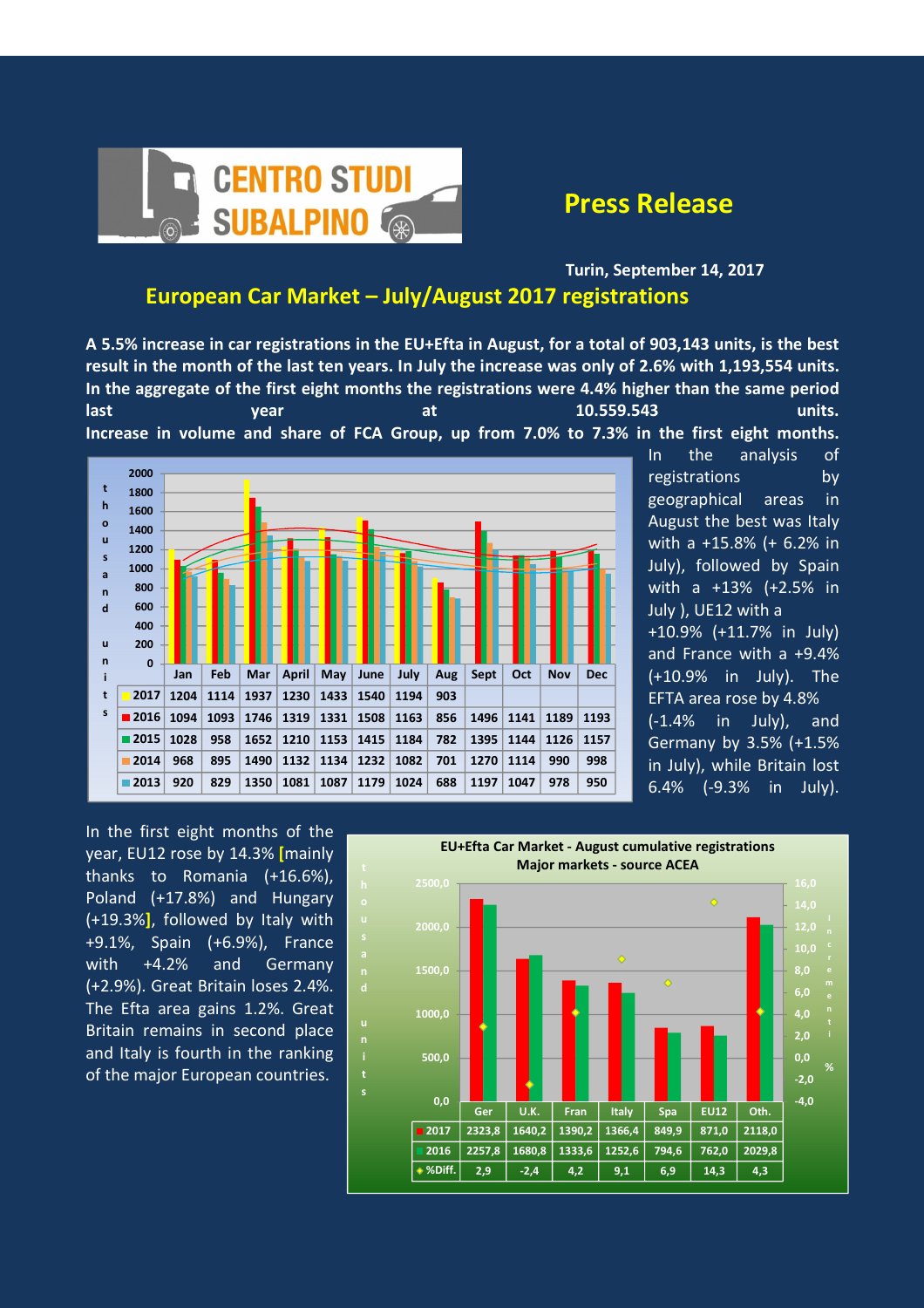As to Italy in particular, back to two digits the increase in car registrations in the Italian market: in August +15.8% with 83,363 registered vehicles. The figure for the first eight months shows a further increase, with a growth of 9.1% to 1,366,389 units.





Anfia emphasizes that "August recorded the best result, in terms of volumes, since 2009, when, for this month, it exceeded the 85,000 registrations. August 2017 counted, inter alia, the same number of working days of August 2016 (22 days) ". According to Unrae: "Rental channels (+ 41.8%) and companies (+50.2%) grow with the self-registrations

component which weighs almost 80%; are essentially stable sales to individuals (+0.6%). The market confirms that new sales channels are being opened within conventional ones and that the same private channel is likely to be fueled by the selfregistrations park available in the sales networks. The market seems to be able to keep its growth potential unchanged at year-end, around 8-9%.

Overcoming the summer phase, which marked the important progress in controlling the flow of emigrants from Libya and the improvement of the general economic environment, also underlined by the rise in Moody's rating, we return to the usual political debate in a framework that remains uncertain as far as the real reforms the country needs to consolidate the economic results achieved in

recent month. The major parties seem to try again this month to agree on an electoral system valid for both the Chamber of Deputies and the Senate. Gentiloni's government continues to promise tax breaks and employment-related initiatives, and data seems to play in his favor: in June, unemployment rose slightly to 11.3%, compared with 11.1% in the month before and 11.5% a year ago, but in an improved job vacancy situation: ten years after the crisis began, Italy in 2017 climbed to the 23



million jobs it had in 2008, and that (among other things) correspond to its historical record. Substantially stable youth unemployment: 35.5% in July against 35.2% in June, but well below 38.2% in July of last year.